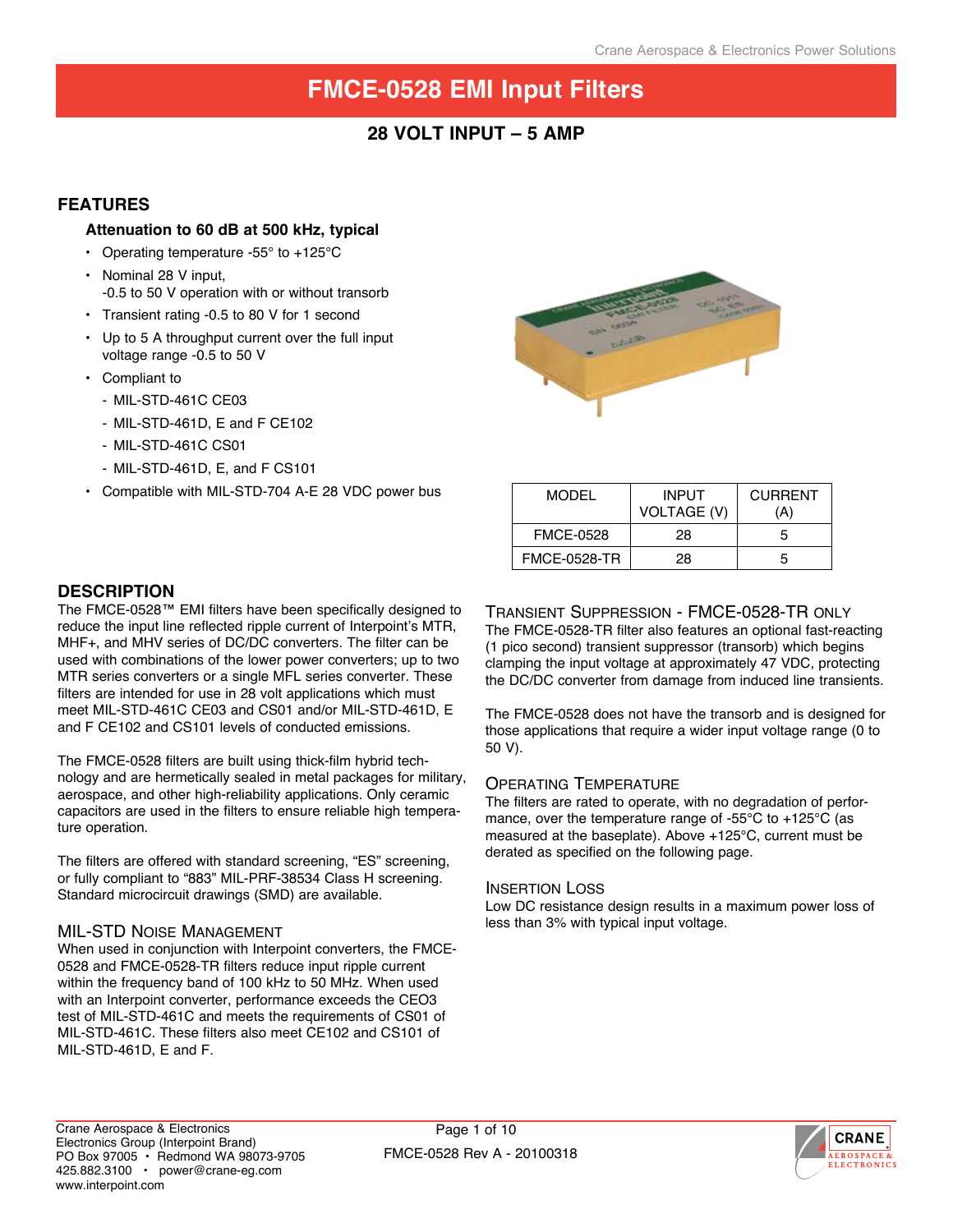### **28 Volt Input – 5 Amp**

### **Operating Conditions and characteristics**

#### **Input Voltage Range, with or without transorb**

• Continuous -0.5 to 50 VDC

- • Transient -0.5 to 80 V for 1 second
- **Lead Soldering Temperature (10 sec per pin)**  • 300°C

### **Storage Temperature Range (Case)**

 $\cdot$ -65°C to +150°C

**Case Operating Temperature (T<sub>C</sub>)**  $\cdot$ -55°C to +125°C full power

#### **Derating Output Power/Current**

• Linearly from 100% at 125°C to 80% at 135°C case

## **Input to Output Capacitance (** $T_c = 25^{\circ}C$ **)**

 $\cdot$  0.048  $\mu$ F max, any pin to case

### **Isolation (T<sub>C</sub> = 25°C)**

• 100 megohm minimum at 500 V

### • Any pin to case, except case pin

### **Electrostatic Discharge (ESD) Sensitivity per MIL-PRF-38534**

• Classification 3B, 8000 V

### **mechanical and environmental**

### **Size (maximum)**

#### • Non-flanged

- **‣**2.100 x 1.115 x 0.400 inches (53.34 x 28.32 x 10.16 mm) See case H1 for dimensions.
- • Flanged
	- **‣**2.910 x 1.115 x 0.400 inches (73.91 x 28.32 x 10.16 mm) See case K2 for dimensions.

### **Weight (maximum)**

• 54 grams

### **Screening**

The FMCE-0528 EMI Input filter offers Standard, /ES or 883, Class H, QML screening. See Screening Tables 1 and 2 for more information.

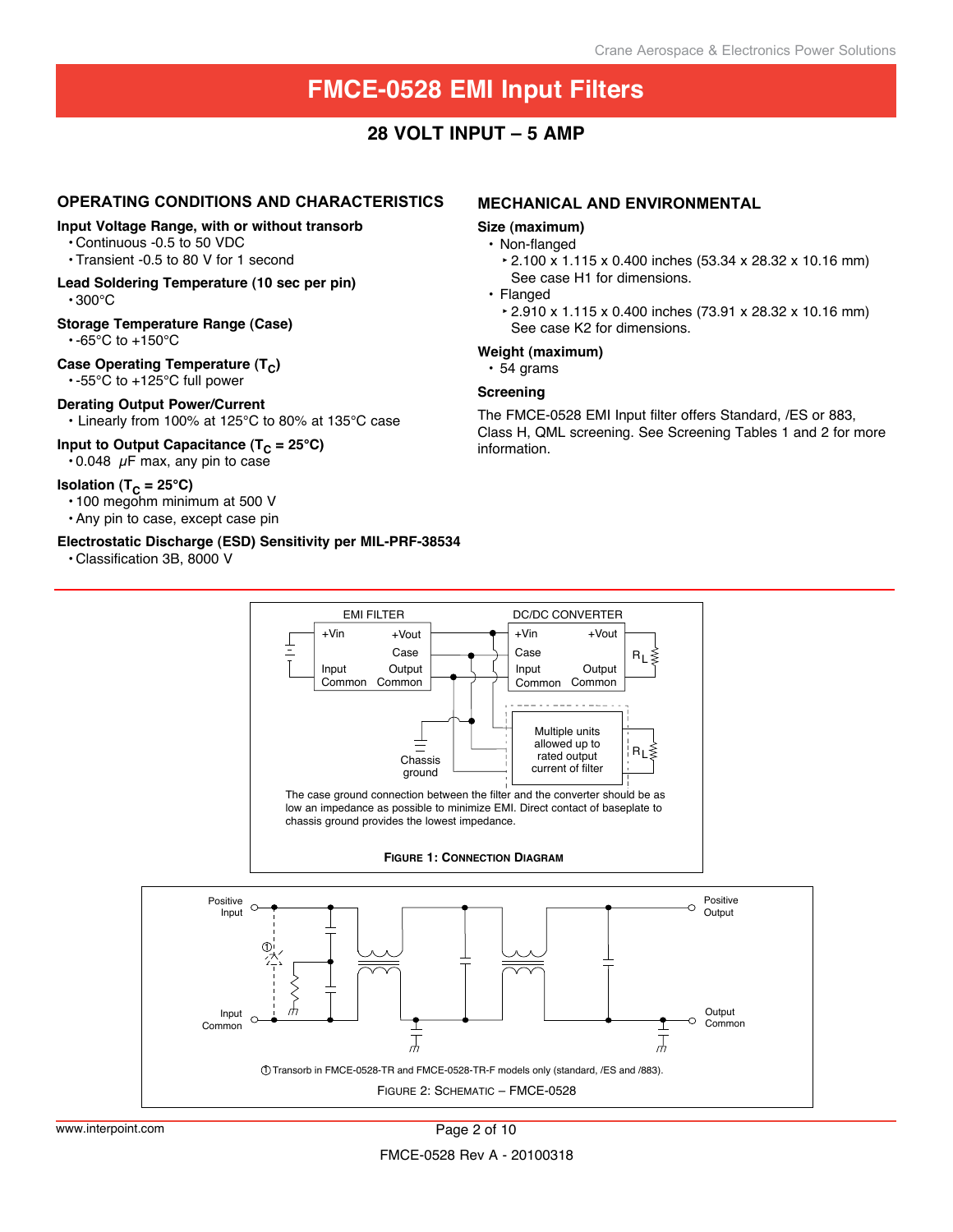## **28 Volt Input – 5 Amp**

| PIN OUT                                |                        |  |  |  |
|----------------------------------------|------------------------|--|--|--|
| Pin <sup>1</sup><br><b>Designation</b> |                        |  |  |  |
|                                        | Positive Input         |  |  |  |
| 2                                      | <b>Positive Output</b> |  |  |  |
| 3                                      | Case Ground            |  |  |  |
| 4                                      | <b>Output Common</b>   |  |  |  |
| 5                                      | Input Common           |  |  |  |

Notes

1. All pins must be connected.



Dotted line outlines flanged package option.

See case H1 and case K2 for dimensions.

Figure 3: Pin Out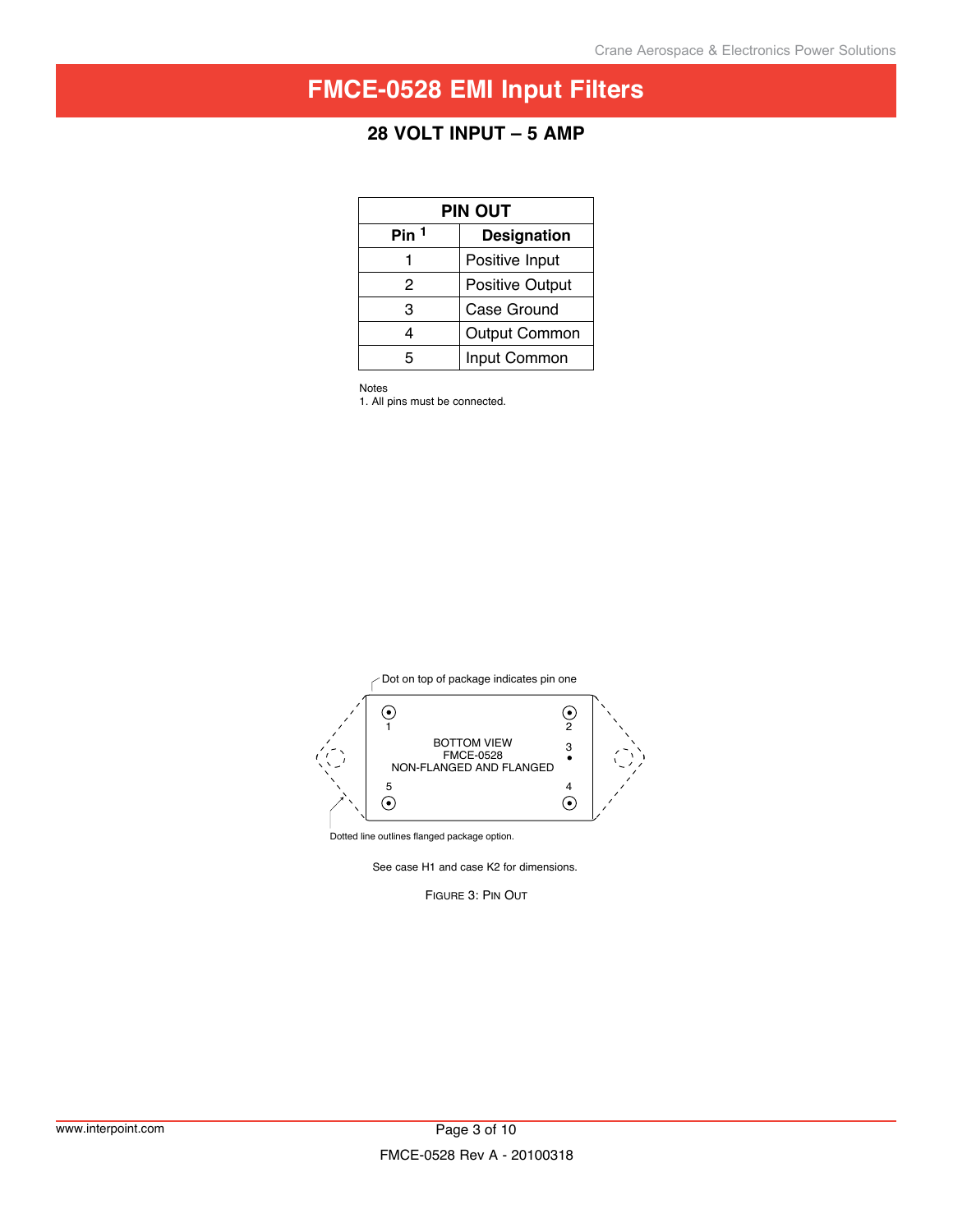### **28 Volt Input – 5 Amp**



#### **DSCC Numbers**

| <b>DSCC DRAWING (5915)</b> | FMCE-0528 SIMILAR PART $1, 2$ |  |  |
|----------------------------|-------------------------------|--|--|
| IN PROCESS                 | FMCE-0528/883                 |  |  |
| <b>IN PROCESS</b>          | FMCE-0528-TR/883              |  |  |
| <b>IN PROCESS</b>          | FMCE-0528-F/883               |  |  |
| <b>IN PROCESS</b>          | FMCE-0528-TR-F/883            |  |  |
|                            |                               |  |  |

1. Models with "TR" have a transorb.

2. Models with an F are in flanged cases.

For exact specifications for a DSCC product, refer to the DSCC drawing. DSCC drawings can be downloaded from: http://www. dscc.dla.mil/programs/smcr

| <b>MODEL SELECTION</b>                                                                                                                                            |                                                   |                                        |                                         |  |                        |  |
|-------------------------------------------------------------------------------------------------------------------------------------------------------------------|---------------------------------------------------|----------------------------------------|-----------------------------------------|--|------------------------|--|
| ON THE LINES BELOW, ENTER ONE SELECTION FROM UNDER EACH CATEGORY                                                                                                  |                                                   |                                        |                                         |  |                        |  |
|                                                                                                                                                                   |                                                   | TO DETERMINE THE MODEL NUMBER.         |                                         |  |                        |  |
|                                                                                                                                                                   | <b>FMCE-0528</b>                                  |                                        |                                         |  |                        |  |
| <b>CATEGORY</b>                                                                                                                                                   | <b>BASE MODEL AND</b><br><b>INPUT VOLTAGE</b>     | <b>TRANSORB</b><br>OPTION <sup>1</sup> | <b>CASE/LEAD</b><br>OPTION <sup>2</sup> |  | SCREENING <sup>3</sup> |  |
|                                                                                                                                                                   | "FMCE-0528" is<br>the only available<br>selection | (NO TRANSORB<br>leave blank)           | (NON-FLANGED<br>leave blank)            |  | Standard (leave blank) |  |
| <b>SELECTION</b>                                                                                                                                                  |                                                   | <b>TR</b><br>(with transorb)           | F<br>(flanged)                          |  | <b>ES</b>              |  |
|                                                                                                                                                                   |                                                   |                                        |                                         |  | 883 (Class H, QML)     |  |
| 1. Transorb Option: For the standard filter (no transorb) leave the transorb option blank. For a filter with the transorb, insert the letters TR in the TR Option |                                                   |                                        |                                         |  |                        |  |

position. 2. Case Options: For the standard case, case H1, leave the case option blank. For the flanged case option, case K2, insert the letter F in the Case Option position.

3. Screening: For standard screening leave the screening option blank. For other screening options, insert the desired screening level. For more information see Screening Tables 1 and 2.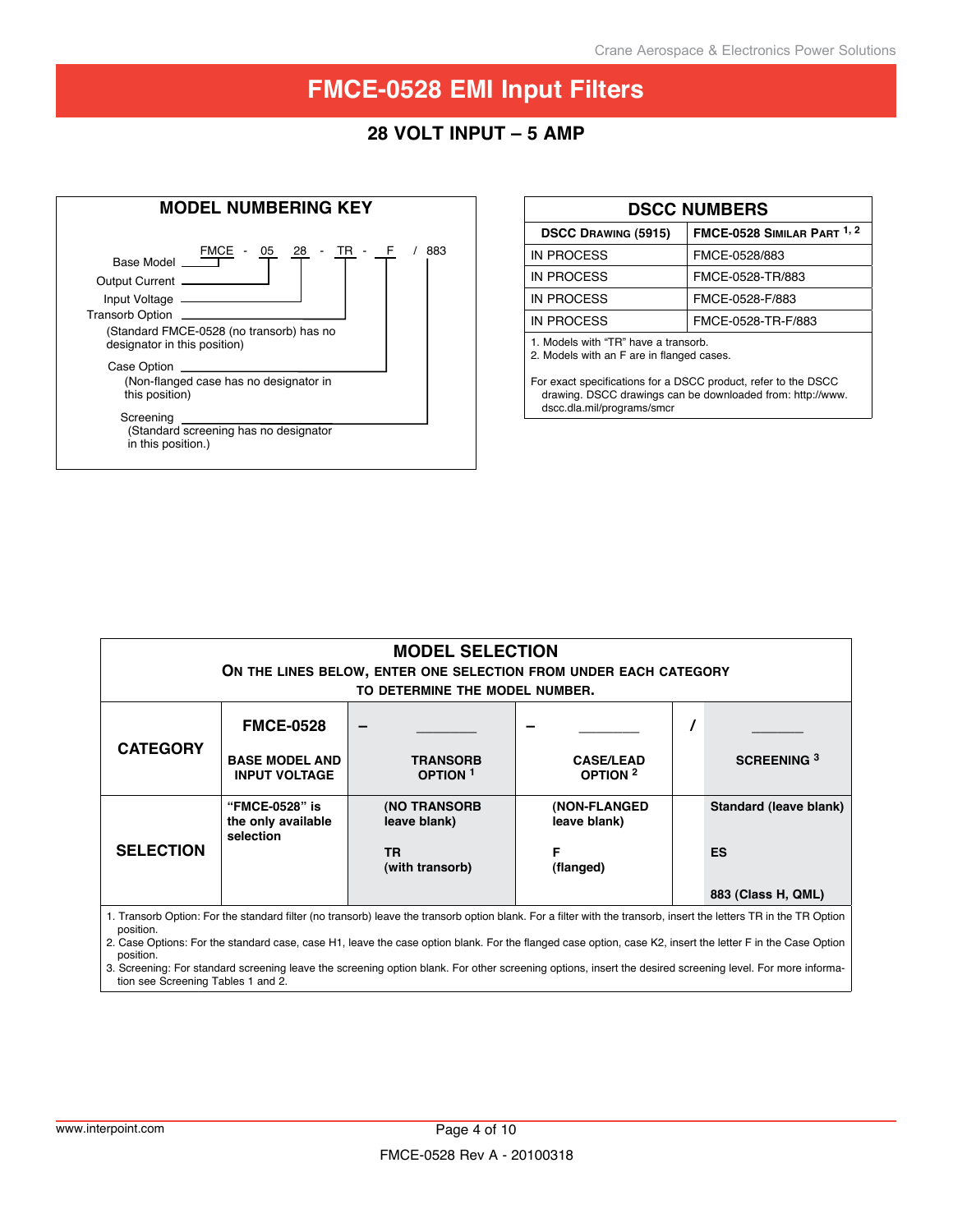## **28 Volt Input – 5 Amp**

| <b>MODEL</b>                              |                                                        | <b>FMCE-0528-TR</b>                                              |            |                                                                  | FMCE-0528 <sup>2</sup> |            |            |              |
|-------------------------------------------|--------------------------------------------------------|------------------------------------------------------------------|------------|------------------------------------------------------------------|------------------------|------------|------------|--------------|
| <b>PARAMETER</b>                          | <b>CONDITIONS</b>                                      | <b>MIN</b>                                                       | <b>TYP</b> | <b>MAX</b>                                                       | <b>MIN</b>             | <b>TYP</b> | <b>MAX</b> | <b>UNITS</b> |
| <b>INPUT VOLTAGE</b>                      | <b>CONTINUOUS</b>                                      | $-0.5$                                                           | 28         | 50                                                               | $-0.5$                 | 28         | 50         | <b>VDC</b>   |
|                                           | TRANSIENT, 1 sec 1, 3                                  | $-0.5$                                                           |            | 80                                                               | $-0.5$                 | —          | 80         | V            |
| <b>INPUT CLAMPING</b>                     | $T_C = -55^{\circ}C$                                   | 40.8                                                             | 45.1       | 49.4                                                             | —                      |            |            |              |
| <b>VOLTAGE</b>                            | $T_C = 25^{\circ}C$                                    | 44.7                                                             | 47.0       | 49.4                                                             |                        |            |            | v            |
|                                           | $T_c = +125$ °C                                        | 44.7                                                             | 49.5       | 54.2                                                             |                        |            |            |              |
| <b>NOISE REJECTION</b>                    | 500 KHZ                                                | 55                                                               | 60         |                                                                  | 55                     | 60         |            | dB           |
|                                           | 1 MHz                                                  | 60                                                               |            |                                                                  | 60                     |            |            |              |
| DC RESISTANCE $(R_{DC})$                  | $T_{C}$ = 25°C                                         |                                                                  | 0.110      | 0.125                                                            |                        | 0.110      | 0.125      | Ω            |
| AT MAXIMUM CURRENT                        | $T_C$ = -55 AND +125°C <sup>1</sup>                    |                                                                  |            | 0.150                                                            |                        |            | 0.150      |              |
| <b>CAPACITANCE</b>                        | ANY PIN TO CASE<br>$T_C = 25^{\circ}C$                 |                                                                  | 44,000     | 48,000                                                           |                        | 44,000     | 48,000     | pF           |
| OUTPUT VOLTAGE <sup>4</sup>               | <b>STEADY STATE</b>                                    | $V_{\text{OUT}} = V_{\text{IN}} - I_{\text{IN}} (R_{\text{DC}})$ |            | $V_{\text{OUT}} = V_{\text{IN}} - I_{\text{IN}} (R_{\text{DC}})$ |                        | <b>VDC</b> |            |              |
| <b>OUTPUT CURRENT</b>                     | <b>STEADY STATE</b><br>$V_{\text{IN}}$ = -0.5 - 50 VDC |                                                                  |            | 5                                                                |                        |            | 5          | A            |
| POWER DISSIPATION<br>AT MAXIMUM CURRENT 1 | $T_{C} = 25^{\circ}C$                                  |                                                                  | 2.8        | 3.0                                                              |                        | 2.8        | 3.1        | W            |
|                                           | $T_{C} = 125^{\circ}C$                                 |                                                                  |            | 3.8                                                              |                        |            | 3.8        |              |

Electrical Characteristics: -55° to +125°C  $T_c$ , nominal Vin, unless otherwise specified.

Notes

**1. Guaranteed by design, not tested.**

3. 0.5 ohm source impedance

2. The FMCE-0528 does not have a transorb and does not clamp the 4. Typical applications result in Vout within 2% of Vin.

input voltage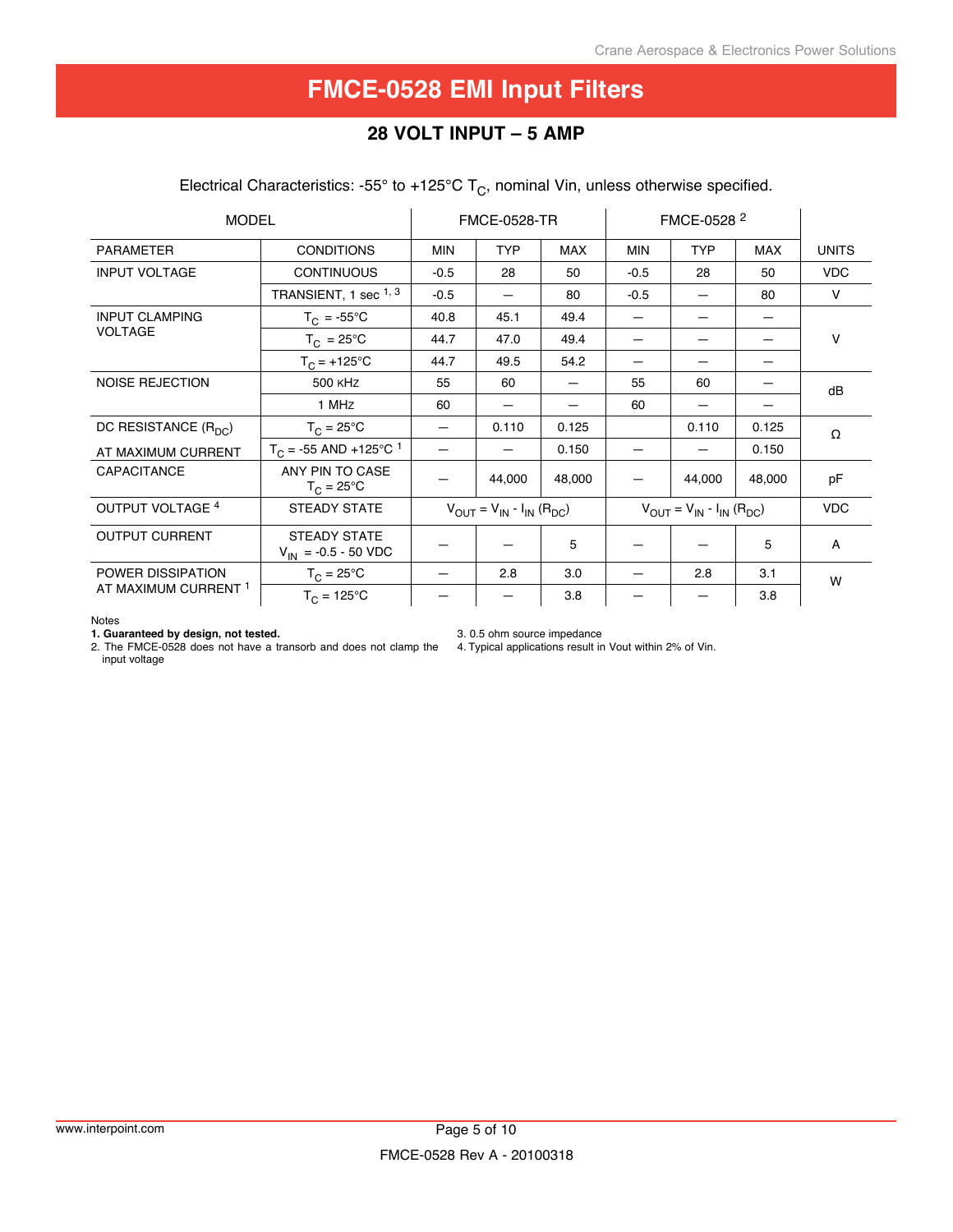## **28 Volt Input – 5 Amp**

Typical Performance Curves:  $25^{\circ}$ C T<sub>C</sub>, nominal Vin, unless otherwise specified.

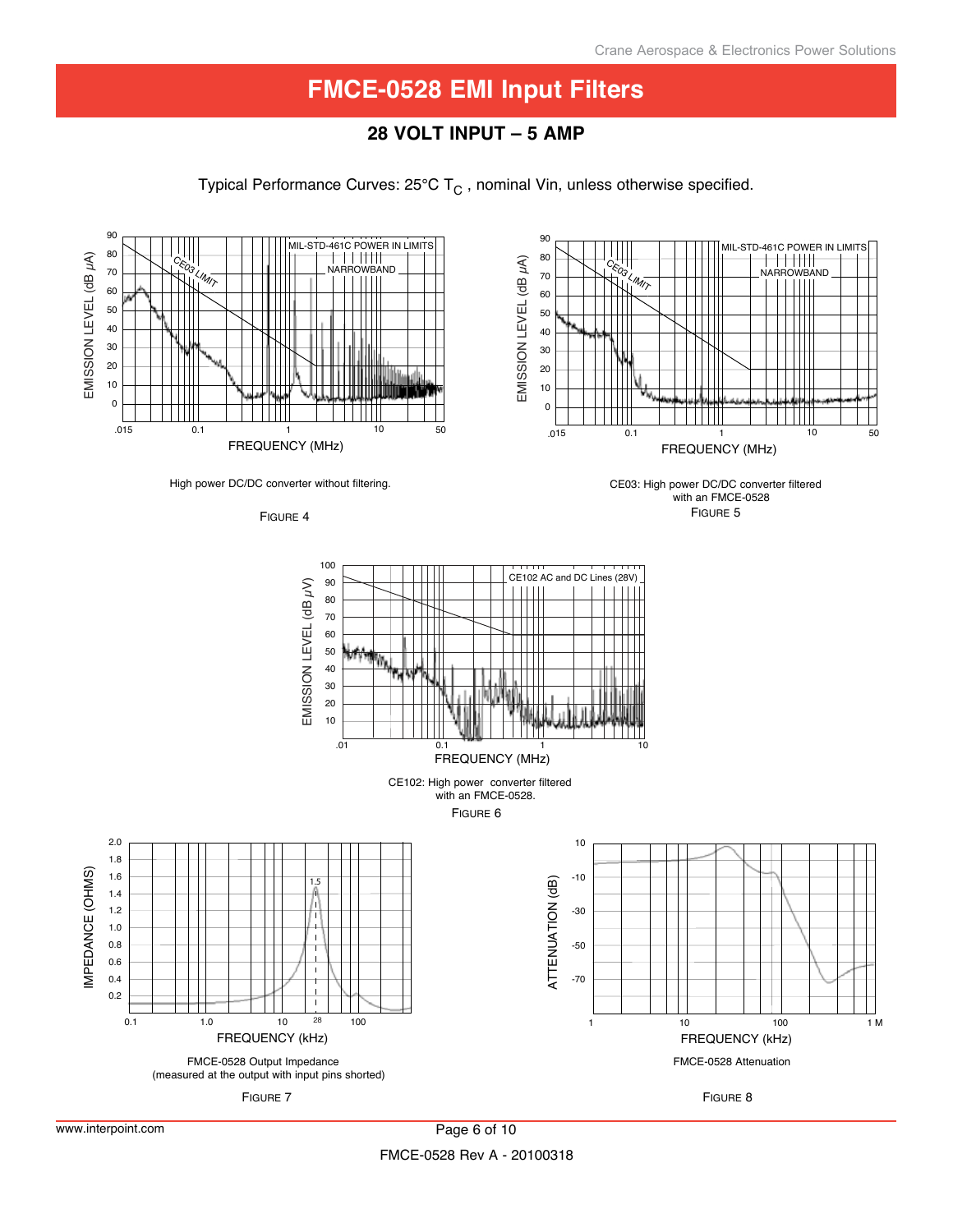### **28 Volt Input – 5 Amp**

#### BOTTOM VIEW CASE H1



#### **Case dimensions in inches (mm)**

Tolerance  $\pm 0.005$  (0.13) for three decimal places ±0.01 (0.3) for two decimal places unless otherwise specified

#### **CAUTION**

Heat from reflow or wave soldering may damage the device.

Solder pins individually with heat application not exceeding 300°C for 10 seconds per pin.

## **Materials**

Header Cold Rolled Steel/Nickel/Gold<br>Cover Kovar/Nickel Cover Kovar/Nickel<br>Pins #52 alloy/Gol #52 alloy/Gold, ceramic seal Seal hole 0.120 ±0.002 (2.34 ± 0.05)

Case H1 Filters, Rev E, 20100316

Please refer to the numerical dimensions for accuracy. All information is believed to be accurate, but no responsibility is assumed for errors or omissions. Interpoint reserves the right to make changes in products or specifications without notice. Copyright © 1999-2009 Interpoint Corp. All rights reserved.

Figure 9: Case H1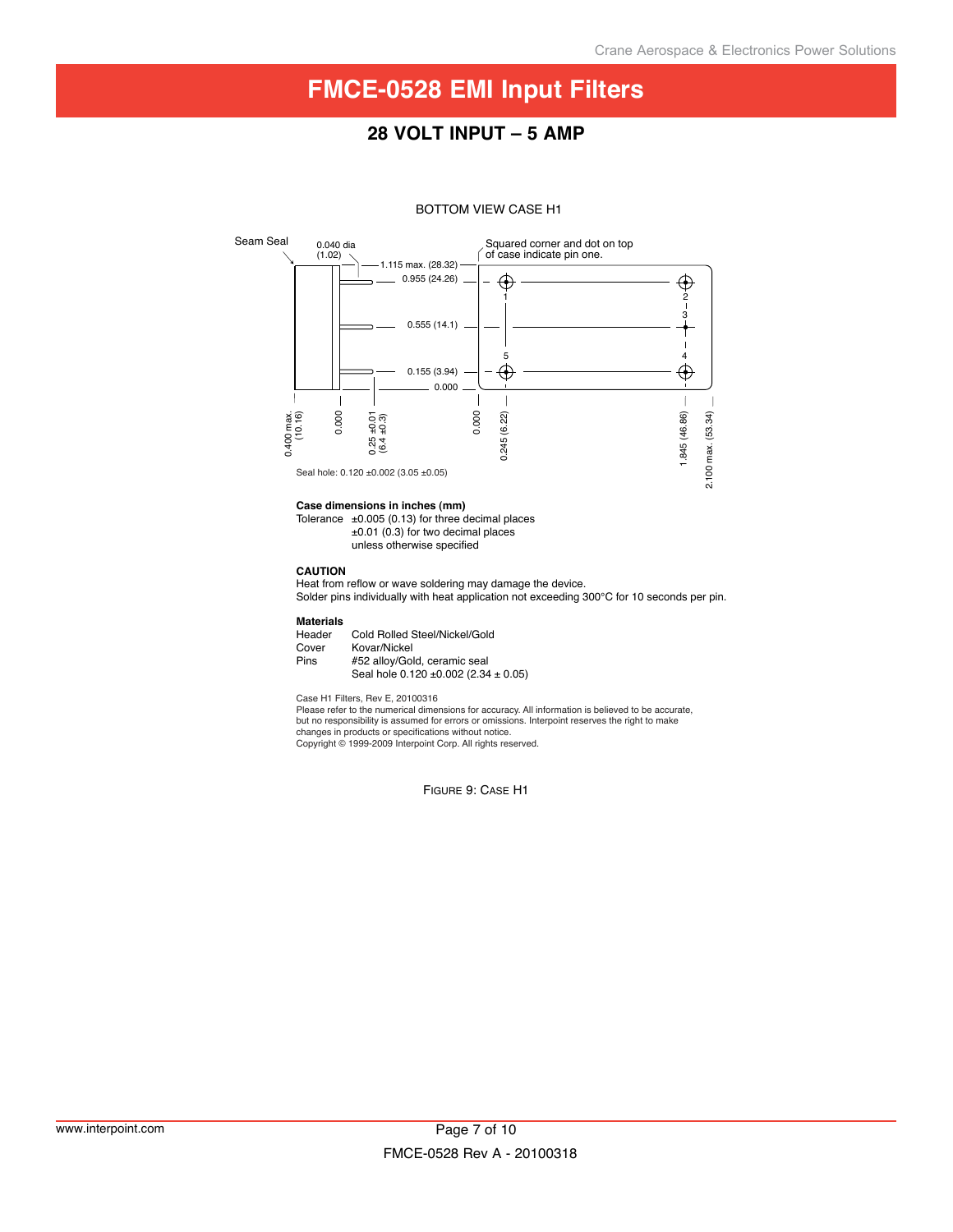### **28 Volt Input – 5 Amp**

### BOTTOM VIEW CASE K2

Flanged cases: Designator "F" required in Case Option position of model number.



**Case dimensions in inches (mm)**

Tolerance  $\pm 0.005$  (0.13) for three decimal places ±0.01 (0.3) for two decimal places unless otherwise specified

#### **CAUTION**

Heat from reflow or wave soldering may damage the device. Solder pins individually with heat application not exceeding 300°C for 10 seconds per pin.

## **Materials**

Header Cold Rolled Steel/Nickel/Gold<br>Cover Kovar/Nickel Cover Kovar/Nickel<br>Pins #52 alloy/Gol #52 alloy/Gold, cceramic seal. Seal Hole: 0.120 ±0.002 (3.04 ±0.05)

#### Case K1 FMC F, Rev E, 20091111

Please refer to the numerical dimensions for accuracy. All information is believed to be accurate, but no responsibility is assumed for errors or omissions. Interpoint reserves the right to make changes in products or specifications without notice. Copyright © 1999-2009 Interpoint Corp. All rights reserved.

Figure 10: Case K2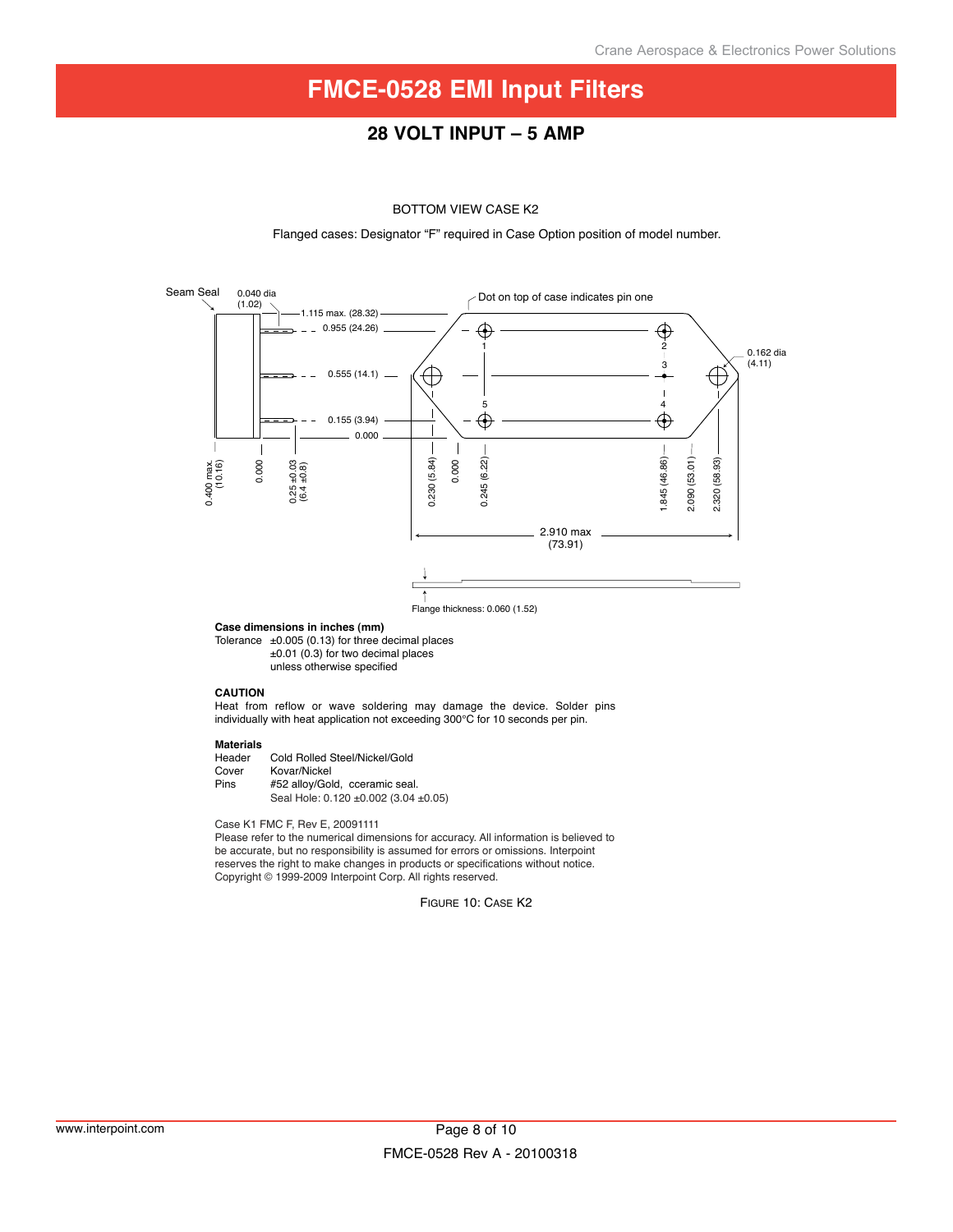### **28 Volt Input – 5 Amp**

# **STANDARD AND /ES (NON-QML) AND /883 (CLASS H, QML) PRODUCT ELEMENT EVALUATION**

| <b>COMPONENT-LEVEL TEST</b><br><b>PERFORMED</b>                      | <b>STANDARD AND /ES</b><br>NON-QML <sup>1</sup> |                | /883<br><b>CLASS H QML</b> |                |  |
|----------------------------------------------------------------------|-------------------------------------------------|----------------|----------------------------|----------------|--|
|                                                                      | M/S <sup>2</sup>                                | P <sup>3</sup> | M/S <sup>2</sup>           | P <sup>3</sup> |  |
| Element Electrical (probe)                                           | yes                                             | no             | yes                        | yes            |  |
| Element Visual                                                       | no                                              | no             | yes                        | yes            |  |
| Internal Visual                                                      | no                                              | N/A            | yes                        | N/A            |  |
| <b>Final Electrical</b>                                              | no                                              | no             | yes                        | yes            |  |
| Wire Bond Evaluation 4                                               | no                                              | no             | yes                        | yes            |  |
| SLAM™/C-SAM:<br>Input capacitors only<br>(Add'l test, not req. by H) | no                                              | no             | no                         | yes            |  |

#### Notes:

1. Standard and /ES, non-QML products, do no meet all of the requirements of

MIL-PRF-38534.

2. M/S = Active components (Microcircuit and Semiconductor Die)

3. P = Passive components

4. Not applicable to EMI filters that have no wire bonds.

Definitions:

Element Evaluation: Component testing/screening per MIL-STD-883 as determined by MIL-PRF-38534 SLAM™: Scanning Laser Acoustic Microscopy

C-SAM: C - Mode Scanning Acoustic Microscopy

SCREENING TABLE 1: ELEMENT EVALUATION